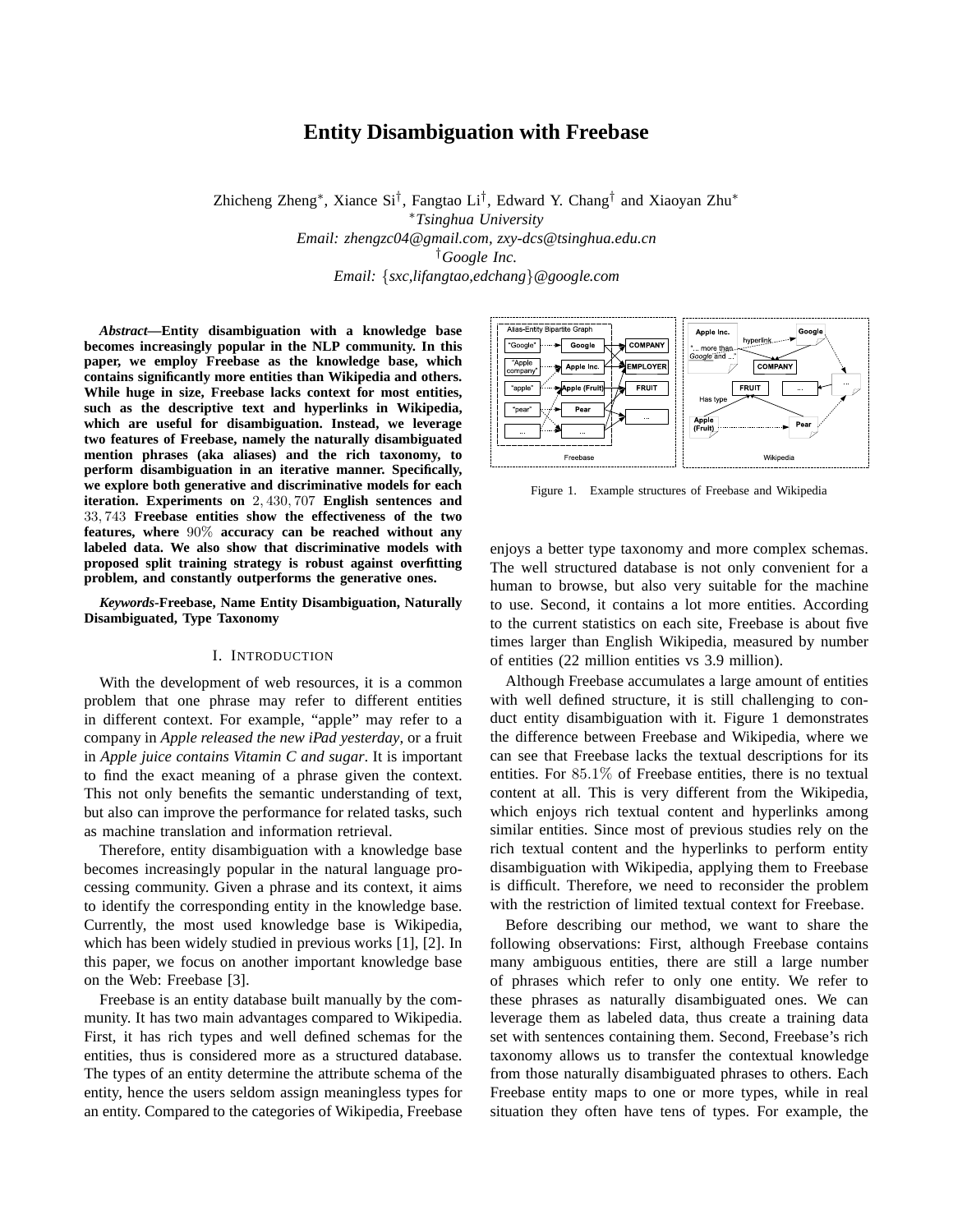entity *Google* is a *SEARCH ENGINE*, a *COMPANY*, an *EMPLOYER*, a *PATENT ASSIGNEE* and many more. In this example, although we don't need to disambiguate the phrase "Google", it can still serve as the training data for those types, then help classify the other entities with the same type, such as *Apple*. This rich taxonomy thus has great value in disambiguation.

With the above observations, we propose to disambiguate entity-referring phrases in natural language text with Freebase entities. Specifically, we design an iterative disambiguation framework that transfer the knowledge learned from non-ambiguous mentions to those ambiguous ones. Specifically, we experiment with two different subroutines in the framework. One is a generative model and the other one is a discriminative model. Generative models are intuitive and frequently used in relevant tasks [4]. However, picking one entity among several candidates is essentially discriminative, thus discriminative models may fit better. Within the two models, we compare the performance of using naturally disambiguated phrases and the rich taxonomy, with different percentages of labeled data (as supposed to be the overlap between Wikipedia and Freebase). Experiments with 33, 743 real world entities show that the naturally disambiguated phrases and rich taxonomy greatly boosted the accuracy of disambiguation, and a carefully designed discriminative learning process outperforms the generative one.

Our contributions are two folds: First, we tackle the problem of disambiguating entity-referring phrases with Freebase entities, which severely lack the textual context needed by traditional methods. The process could lead to automatic ways to annotate the Web with Freebase, amplifying its already great value. Second, we show that in large scale entity disambiguation, discriminative models yield better results than generative ones after solving the overfitting issue.

The rest of the paper is organized as follows. In Section 2, we present a brief survey of related works. In Section 3, we detail our approach of disambiguation. In Section 4, we carry out experiments to compare the performance of different methods. The conclusion is made in Section 5.

# II. RELATED WORK

Entity disambiguation is an important task in NLP, existing methods generally fall into three categories: unsupervised approach, supervised approach and semi-supervised approach.

The unsupervised methods are based on unlabeled corpora, and do not exploit any manually tagged corpus to provide a choice for a phrase in context [5], [6]. They mainly rely on some heuristic rules, or the pre-defined similarity metrics. These methods are very simple and easy to implement. But the overall performance can't achieve better result than supervised methods.

The supervised approaches are widely adopted by previous researchers [1], [7], [8], [9], [2], [10]. They employ the annotated data set. Generally, these methods first extract various appropariate features, such as calculating the similarity between the local context of the entity-referring phrase and the context information of candidate entities. Then they design supervised classifiers or rankers to select the best target entity for the phrase [2], [11]. Compared to unsupervised methods, the supervised methods can achieve better results. However, it is very time consuming to acquire a large number of labeled data, especially for the large scale data for the web based knowledge base, such as Wikipedia and Freebase.

To employ a small number of labeled data and a large number of unlabeled data, researchers also propose to solve the entity disambiguation problem in a semi-supervised way. Generative models, especially topic models, are powerful in describing the generation process of a corpus, hence it is widely used in those unsupervised or semi-supervised tasks [12], [13], [14], [4]. However, as we argued in Section 1, the entity disambiguation task is essentially a classification task, in which the discriminative model usually performs better than the generative model [15]. In this paper, we make a preliminary study on applying the discriminative model combined with the entity taxonomy information for the semi-supervised entity disambiguation task.

Moreover, in this paper, we focus on a new and important web knowledge base, Freebase. Currently, the most widely studied web knowledge base is Wikipedia. Freebase is very different from the Wikipedia in entity disambiguation task. In Wikipedia, the hypertext topic page for each entity are used for computing similarities [2], [11]. Gottipati et al. [16] use the words surrounding the entity-referring phrase and on the topic page as features. Han et al. [17] include the labeled entities (anchors of hyperlinks) as context too. However, in Freebase, most entities miss such kind of rich context information, making it difficult to compute context similarity by textual content. There are also some similar works on Freebase. Lee et al. [18] propose to integrate the taxonomies of Freebase and Probase [19]. However, we aim to disambiguate the entity-referring phrase in text with Freebase. As the phrase in the text does not have taxonomy information, their methods are not able to be directly applied here.

## III. THE SEMI-SUPERVISED FRAMEWORK

First, we define the notions used throughout the paper. For convenience, we call an entity-referring phrase as an *alias*, and thus a naturally disambiguated phrase as the *naturally disambiguated alias.* We denote an entity as e, a type as t and an alias as a.  $T(e)$  is the set of e's types, and  $E(a)$  is the set of a's corresponding entities. The whole entity database is denoted as D, containing all aliases, entities, types and the relations between them. For example, consider a small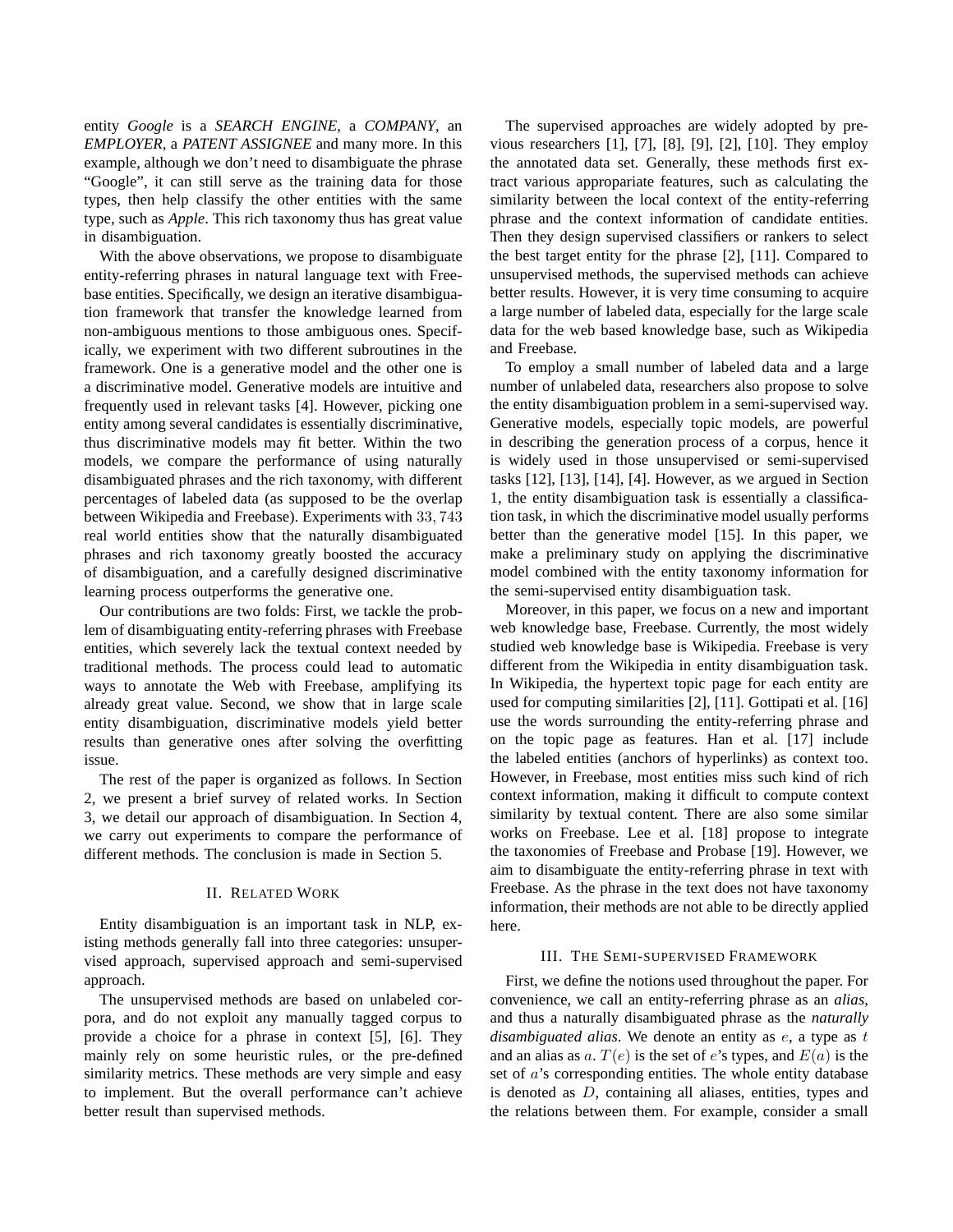D' containing two entities  $e_0 = Apple$  Inc. and  $e_1 = Apple$ *(fruit)*, two types  $t_0 = \text{COMPANY}$  and  $t_1 = \text{FRUIT}$ , and two aliases  $a_0$  = "apple",  $a_1$  = "apple computer". Then, we have  $E(a_0) = \{e_0, e_1\}$ ,  $E(a_1) = \{e_0\}$ ,  $T(e_0) = \{t_0\}$  and  $T(e_1) = \{t_1\}$ . We use a sentence s to denote the surrounding text of one particular occurrence of an alias. In s, the words other than  $a$  are used as features of  $a$ . We denote the feature vector of s as  $\vec{f}(s) = \{f_i^{(s)} | 0 \le i \le F\}$ , where F is the i length of the feature vector, and  $f_i^{(s)}$  is the count of the *i*th word in s. For example, suppose that the feature vector contains 4 words  $\{fruit, distribute, iPhone, juice\}$ . Then the feature vector of the sentence "Apple distributes iPhone" with alias "Apple" is  $\{0, 1, 1, 0\}$ .

The data set used for training is a set of natual language sentences. Each sentence s consists of an alias  $a^{(s)}$  and its feature vector  $\vec{f}(s)$ . For each sentence s in the labeled data set (denoted as  $S_L$ ), the entity  $e^{(s)}$  refered by its alias  $a^{(s)}$  is explicitly given. Our goal is to generate correct assignments for the sentences in the unlabeled data set (denoted as  $S_U$ ). An assignment means assign an entity  $e^{(s)}$  to  $a^{(s)}$  in a sentence s from  $E(a^{(s)})$ . A correct assignment means the assigned entity is just the one referred by the alias in the sentence.

With those notions, Figure 2 shows our semi-supervised entity disambiguation framework. The motivation is to spread the correct assignments from labeled data and naturally disambiguated aliases to the others. At the beginning, we initialize the assignments for all aliases. Specifically, for sentences in  $S_L$ , we use the correct assignment; for sentences in  $S_U$ , we randomly assign a corresponding entity(line 1 in Figure 2). Note that for sentences containing naturally disambiguated aliases, even in  $S_U$ , the correct assignment is the only choice. In each iteration, we train the model with assignments from the previous iteration (line 3 in Figure 2), and use the new model to re-generate assignments only for the unlabeled sentences (line 4 in Figure 2). The assignments for the labeled sentences keep unchanged throughout iterations. The algorithm stops after a desired number  $(K)$  of iterations (line 6 in Figure 2).

There are two ways to spread the knowledge from correct assignments to ambiguous ones. The first way is from the correctly assigned aliases to the other aliases of the same entity (the naturally disambiguated aliases). The second way is from the correctly assigned entities to the other entities of the same type (the rich taxonomy). Hence, when implementing the subroutines  $Train$  and  $Assign$ , both ways should be considered. In the rest of this section, we will present the design of both generative and discriminative subroutines.

#### *A. Generative Model*

We introduce the baseline generative model first, then describe how naturally disambiguated aliases and rich taxonomy are used. The baseline generative approach models

| <b>Input:</b> $S_L$ , $S_U$ , $D$ , $K$ ; |
|-------------------------------------------|
| <b>Output:</b> $S_U$ ;                    |
| 1: Initialize assignments in $S_U$ ;      |
| 2: for $(k = 0; k < K; k++)$ do           |
| 3: Model $m = Train(S_L \cup S_U, D);$    |
| 4: $Assign(S_U, D, m);$                   |
| $5:$ end for                              |
| 6: <b>return</b> $S_U$ ;                  |
|                                           |

Figure 2. The Disambiguation Framework

the entity as generated from the alias, and its surrounding features as generated from both the entity and alias. The joint distribution of e, a and  $\vec{f}$  in each sentence is:  $p(e, a, \vec{f}) =$  $p(a)p(e|a)p(\vec{f}|e, a)$ . Hence the conditional probability of e in the sentence is:

$$
p(e|a,\vec{f}) = \frac{p(e,a,\vec{f})}{p(a,\vec{f})} \propto p(e|a) \cdot p(\vec{f}|e,a)
$$
 (1)

Note that  $p(a)$  is the same for all candidate entities, so we don't need to calculate  $p(a)$ .

We assume  $p(e|a)$  follows the Dirichlet distribution  $Dir(\vec{1})$ , and  $p(\vec{f}|e, a)$  follows the Multinomial distribution  $\vec{p}(\cdot|e, a) = \{p(i|e, a)|0 \leq i \leq F\}$ . Hence,  $p(e|a, \vec{f})$  is calculated as:

$$
p(e|a, \vec{f}) \propto p(e|a) \prod_{f_i \in \vec{f}} p(i|e, a)^{f_i}
$$
 (2)

In the *Train* subroutine, we update the parameters with the following formulas:

$$
p(e|a) = \frac{n(e, a)}{\sum_{e'} n(e', a)}
$$
(3)

$$
p(i|e,a) = \frac{n(i,e,a)}{\sum_j n(j,e,a)}\tag{4}
$$

where  $n(\cdot)$  is a counting function.

In the  $Assign$  subroutine, we choose  $e$  with maximum  $p(e|a, \vec{f})$  as the assignment.

To incorporate the naturally disambiguated aliases, we assume that all features of an given entity are independent with the aliases, i.e.  $p(i|e, a) = p(i|e)$ . Accordingly, we update the Eq. 4 as

$$
p(i|e) = \frac{n(i,e)}{\sum_{j} n(j,e)}\tag{5}
$$

To incorporate the rich taxonomy, we assume that the feature distribution of all entities sharing the same type are similar, and they follow the Dirichlet distribution with the parameter  $\vec{1} + \lambda \cdot \sum_{t \in T(e)} \vec{p}(\cdot | t)$ , where  $\lambda$  balances the influence of the types, and  $\vec{p}(\cdot|t)$  is the feature distribution for type  $t$ , which is approximately calculated as: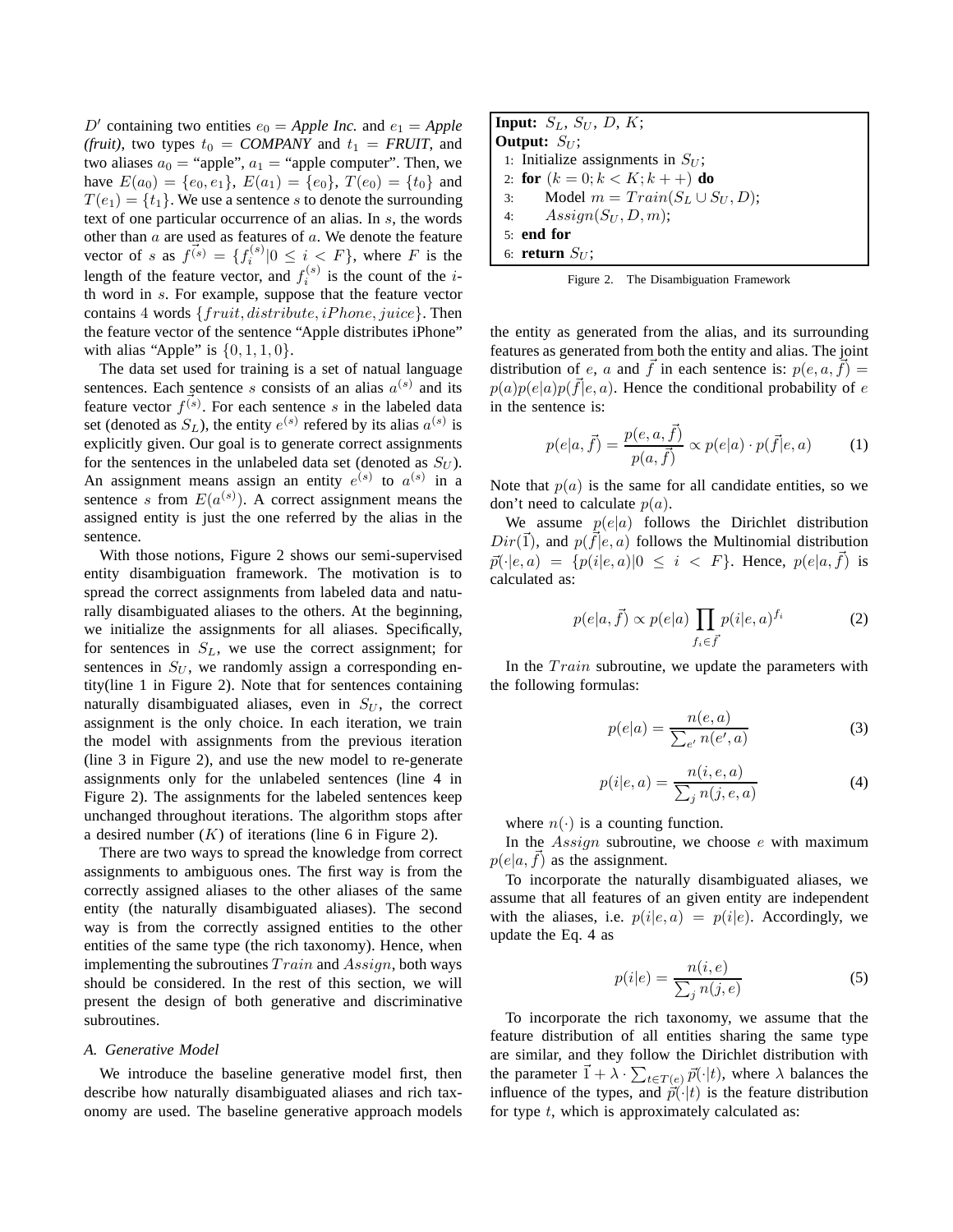$$
p(i|t) = \sum_{\forall e, t \in T(e)} p(i, e|t)
$$
  
\n
$$
\approx \sum_{\forall e, t \in T(e)} p(i|e)p(e|t)
$$
  
\n
$$
\propto \sum_{\forall e, t \in T(e)} p(i|e)p(t|e) \sum_{\forall a, e \in E(a)} p(e|a)
$$
 (6)

where we approximate  $p(t|e)$  as  $\frac{1}{|T(e)|}$ . We update  $\vec{p}(\cdot|t)$ in each iteration, and then update  $\vec{p}(\cdot|e)$  with the following equation:

$$
p(i|e) = \frac{n(i,e) + \lambda \cdot \sum_{t \in T(e)} p(i|t)}{\sum_{j} n(j,e) + \lambda * |T(e)|}
$$
(7)

We analyze the complexity of the the generative model that uses naturally disambiguated aliases and the rich taxonomy as follows. In the  $Train$  subroutine, we have to count the number for all alias-entity pairs and word-entity pairs. The count functions only apply to all the sentences in both  $S_U$  and  $S_L$  once. Hence, its time complexity is  $O((|S_U|+|S_L|) \cdot l)$ , where l is the average length of sentences in the two data sets. In the Assign subroutine, given a sentence with alias  $a$  in  $S_U$ , we calculate the conditional probability of  $p(e|a, f)$  for each entity  $e \in E(a)$ . Hence, its time complexity is  $O(|S_U| \cdot l \cdot Q_{S_U})$ , where  $Q_{S_U}$  is the average size of candidate entities for the sentences in  $S_U$ . During the iterative process, we need to store the numbers for all alias-entity pairs and word-entity pairs. In the worst case, we need to store all the word-entity pairs. Hence, the space complexity is  $O(|A| \cdot Q_{E(a)} + |E| \cdot F)$ , where  $Q_{E(a)}$ is the average number of candidate entity of all aliases. In practice, we filter the long tail part of the word-entity pairs in order to minimize the space requirement.

# *B. Discriminative Model*

We also apply a discriminative model in the  $Train$  and Annotation subroutines. Specifically, we choose the Maximum Entropy (ME) model as the concrete implementation, due to its validated performance.

The baseline method for applying the ME model is: train a muliti-class ME classifier for each alias  $a$  with the given data set (in the  $Train$  subroutine), each class is an entity in  $E(a)$ . Then, we use the classifier to generate assignments for the sentences with the corresponding alias in  $S_U$  (in the Assign subroutine). The features used for the classifier is the context word feature vector  $\vec{f(s)}$ . The classifier produces the probability  $p(e|a, f(\vec{s}))$ .

Although quite intuitive, the above training procedure could suffer from overfitting. As you can see, the training data of iteration  $m$  is the output of the classifier in iteration  $m - 1$ . Overlapping of training data and output result, even between consecutive iterations, could introduce overfitting. For example, given the sentence *Apple opened a new retail shop in Bangalore*, where the alias "Apple" is what we want to disambiguate, and *Bangalore* is only used in this sentence among the entire data set. Then, the classifier would learn that *Bangalore* is a strong signal indicating "Apple" is a company. This is clearly overfitting.

To avoid overfitting, we introduce a *split training* strategy to tackle the problem: In each iteration, we randomly split the whole data set into two disjoint subsets  $S_A$  and  $S_B$ . We train the model on  $S_A$ , then use the model to generate assignments for  $S_B$ . So the model never got a chance to be trained by it's own output. We will show the improvements brought by split training in Section IV.

The baseline method uses alias-related parameters to do classification. To incorporate the naturally disambiguated aliases, we need to collect the information around an entity, so to use naturally disambiguated aliases as training data for other ambiguous aliases. Hence, instead of training a multiclass classifier for each alias, we train a binary classifier for recognizing each entity. In each iteration, we construct a training set for each entity pair. The positive instances in the training set are the sentences whose assignments are current entity. The negative instances are the rest sentences (one vs. the rest). Obviously, there are too many negative instances, hence we randomly sample a fixed portion of the negative instances into the training set to obtain balanced training data. The classifier output the probability of current sentence containing the given entity, denoted as  $p(e|\vec{f}^{(s)})$ . Then, in the *Annotate* subroutine, we choose the *e* that maximize  $p(e|\vec{f}^{(s)})$  as the assignment.

We follow the same method to incorporate the rich taxonomy of Freebase. Besides the per-entity classifiers, we additionally train a binary classifier for recognizing each type. The positive training sample for a type  $t$  are the sentences whose assigned entities have type  $t$ . The negative instances are the rest sentences. The selection of negative samples follows the same way as incorporating naturally disambiguated alias. For a given sentence with alias a and features  $\overline{f}$ , the classifier will give the probability of the mentioning is of type t, as  $p(t|f^{(s)})$ .

We combine the probability from per-entity and per-type classifiers in a linear mixture way. The final weight for choosing the assiged entity  $e$  is computed as:

$$
\omega(e) = p(e|\vec{f}) + \lambda' \cdot \sum_{t \in T(e)} p(t|\vec{f}) \tag{8}
$$

where,  $\lambda'$  is the parameter balancing between per-entity and per-type classifiers. The assignment for the sentence is the candidate entity with the highest score.

In practice, we use our in-house implementation of ME model which uses a squared regularization term. Since analyze the time complexity of a ME model is well studied and beyond the scope of this paper, we only analyze the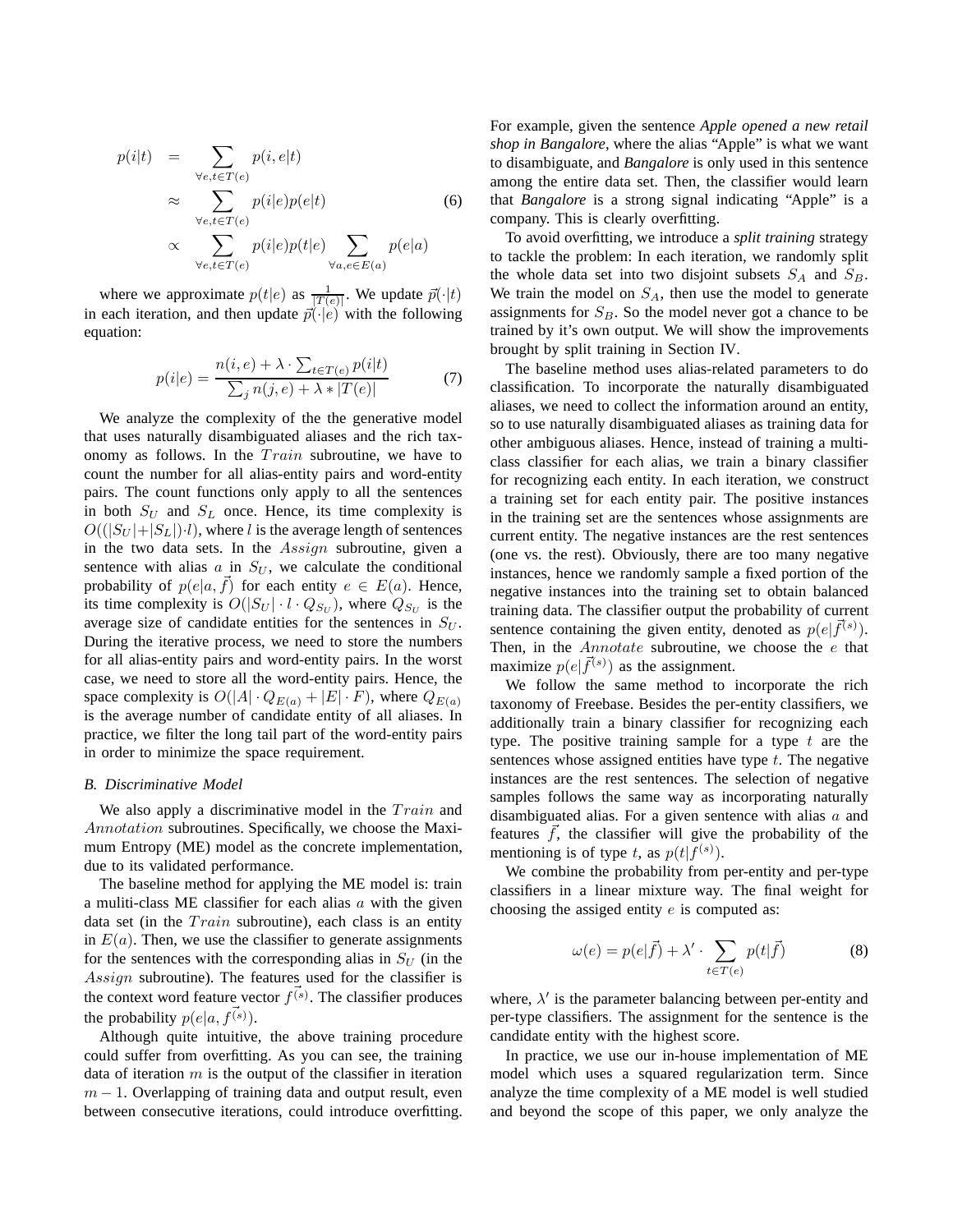

Figure 3. Entity and type distribution in the data set.

space complexity for our discriminative model. For each ME model, we need to store  $O(F)$  parameters. Hence, the total space complexity of the discriminative model is  $O(F \cdot (|E| + |T|)).$ 

## IV. EXPERIMENTS

The experiments are designed to answer the following questions:

- 1) Could the naturally disambiguated aliases and the rich taxonomy help improve the performance of entity disambiguation?
- 2) Which approach performs better, the generative one or the discriminative one?

In addition, we also want to look into the following more specific questions: (1) Does the proposed split training strategy improve the performance of the discriminative model? (2) Is labeled data still important while we have naturally disambiguated aliases? (3) How do the parameters affect each model? (4) What is the time and space cost of our methods, as it is supposed to work on a large-scale data set?

#### *A. Data Sets and Metrics*

We perform all experiments on a sampled subset of Freebase. Specifically, we sample the entities of the following types: *professional athletes*, *academics*, *actors*, *films*, *books*, *hotels*, and *tourist attractions*. The rationale behind is that we want to include both traditional Named Entity Recognition types (person, location, organization) as well as more diverse types that are common in Freebase, such as books and movies. The sampled subset contains 33, 743 entities that have 21, 931 distinct aliases and belong to 2, 056 types. Among all distinct aliases, 12, 611 are naturally disambiguated. Fig. 3 show the distribution of #entities per alias and #types per entity.

We use sentences from Wikipedia articles as the sentence corpus. Specifically, for each alias in our sampled subset, we find the sentences in Wikipedia that use the alias as anchor text to another Wikipedia page. Since there are explicit links between Freebase and Wikipedia (some Freebase entities have a *Wikipedia url* property), we are able to automatically map the hyperlinks to Freebase entities. We sample at most 3, 000 sentences for each alias, and ensure that all 21, 931 aliases has at less 10 sentences. In the end, we get 2, 430, 707 sentences.

In real world data, not all the Freebase entities enjoy a collection of labeled data. To synthesize the scenario, we divide the sampled entities into a labeled entity set and a test entity set. The test entity set serves as the entities lack of labeled data, hence the true assignment involving any entity in the test entity set are hidden to our models; they only serve as evaluation data. We randomly select 9, 960 entities (30% of the whole entity set) as the labeled entity set, and treat the rest as the test entity set. Similarly, we devide the sentence set into a labeled sentence set and a test sentence set. There are 1, 719, 172 sentences containing aliases related to at least one test entity set, they are used as the test sentence set.

For convenience, we name the methods without using of any Freebase specific features as the *Baseline* methods, the methods incorporating the naturally disambiguated aliases as the *NDA* methods, and the methods incorporating rich taxonomy information as the *RT* methods.

We measure the performances with the assignment accuracy, or accuracy in short. The accuracy is computed as the number of correct assignments divided by the total number of assignments.

# *B. Evaluation of the Baseline Method*

Firstly, we evaluate the accuracy of baseline methods. We compare the following three methods: (1) generative model; (2) discriminative model without split training; (3) discriminative model with split training.

We randomly select  $0\%, 20\%, 40\%,$  and  $80\%$  sentences from the labeled sentence set as labeled data. We show both accuracy on the rest of labeled sentence set and on the test sentence set.

Fig. 4 shows the accuracy of different baseline methods on the rest of labeled sentence set, which corresponds to the performance on the entities with sufficient labeled data. Our observations are as follows: (1) Without split training, the ME model overfits to the training samples, thus the accuracy doesn't change between iterations. The split training prevents overfitting and improves the accuracy of the discriminative model over 18.2%, 18.6%, 19.3% with 20%, 40%, 80% labeled data respectively. (2) As the proportion of labeled data increases, so does the accuracy. When there is sufficient labeled data for the entities, the baseline methods work pretty well (over 95%). (3) Except for the case with no labeled data, the discriminative model combined with split training achieves the best performance. With 20%, 40% and 80% labeled data, the discriminative model with split training outperforms the generative model by 2.6%, 2.2% and 1.8% respectively. The results confirm that the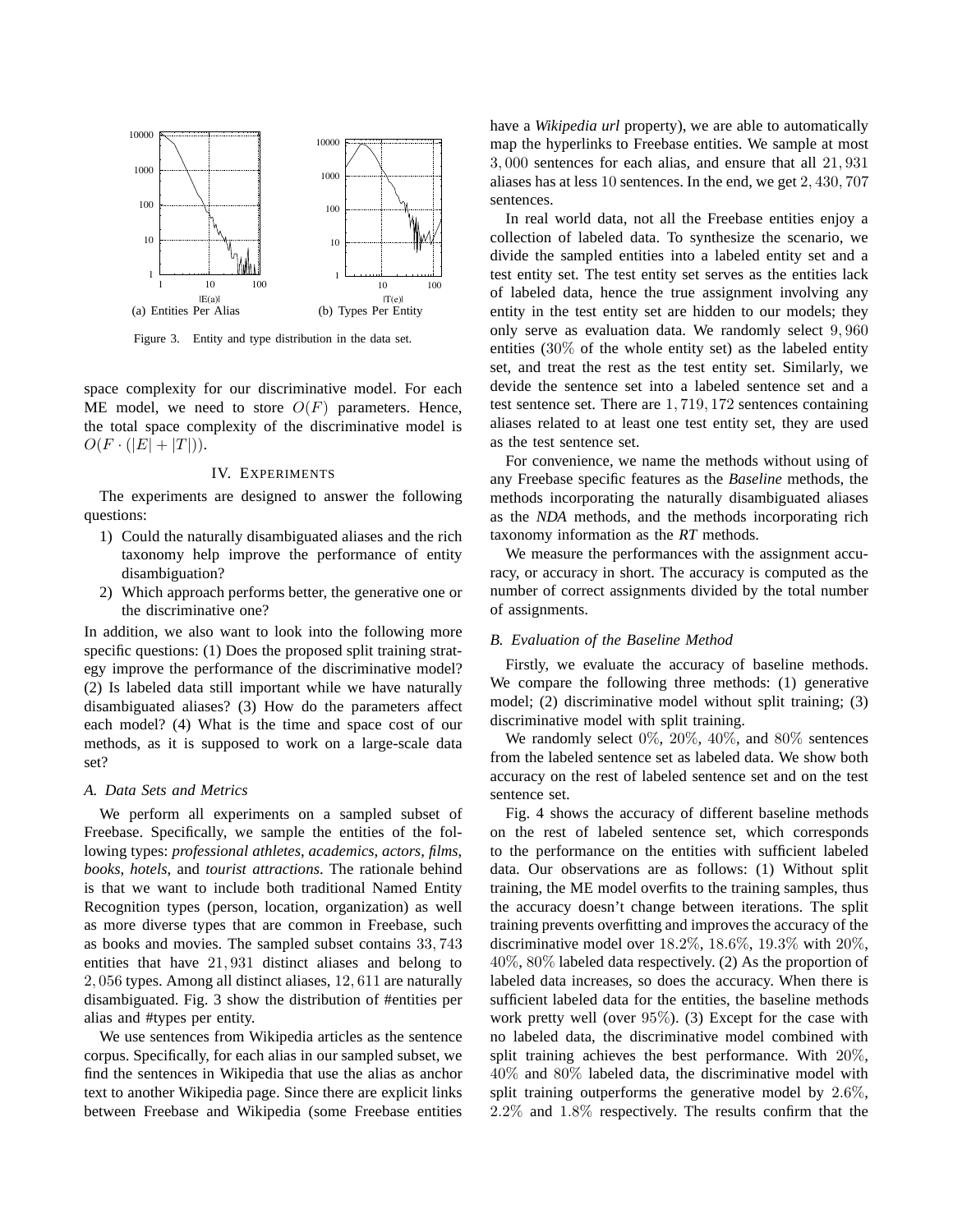

Figure 4. The baseline method with different portions of labeled sentence set, evaluated on the labeled sentence set.



Figure 5. Baseline methods with 80% labeled data (on the test sentence set)

discriminative model with split training is very effective in disambiguating aliases with sufficient labeled data for each candidate entity.

Fig. 5 shows the accuracy of the baseline method on the test sentence set, which represents the performance on those entities without labeled data. Although we have conducted the experiments with different proportions of labeled data, the accuracy is not sensitive to that. Thus we only show the results with 80% labeled data. The poor performance is as expected as the baseline method is trained on a per-alias basis, it cannot scale to unknown aliases.

From the results of the baseline method, we can see that 1) the split training could help overcome the overfitting problem of the discriminative model; 2) if the aliases refer to the Freebase entities without labeled data, the baseline method are not able to disambiguate them.

## *C. Evaluation of the NDA Method*

Secondly, we measure the accuracy on the test sentence set for different NDA methods. As the proportion of labeled data increases, the accuracy on the test sentence set does not change too much. The reason is that there are many naturally disambiguated aliases in the test set (about 65% of the sentences contain one). Those naturally disambiguated aliases serve as training data that renders real labeled data of no additional use. The results are shown in Fig. 6.

All the NDA methods perform better than the baseline method, we can see that (1) using naturally disambiguated entities improves the generative model by 3.4%, the discriminative model (without split training) by 4.5% and the discriminative model (split training) by 5.8%. With the relations between the aliases and entities, NDA methods spread the correct assignments from the naturally disambiguated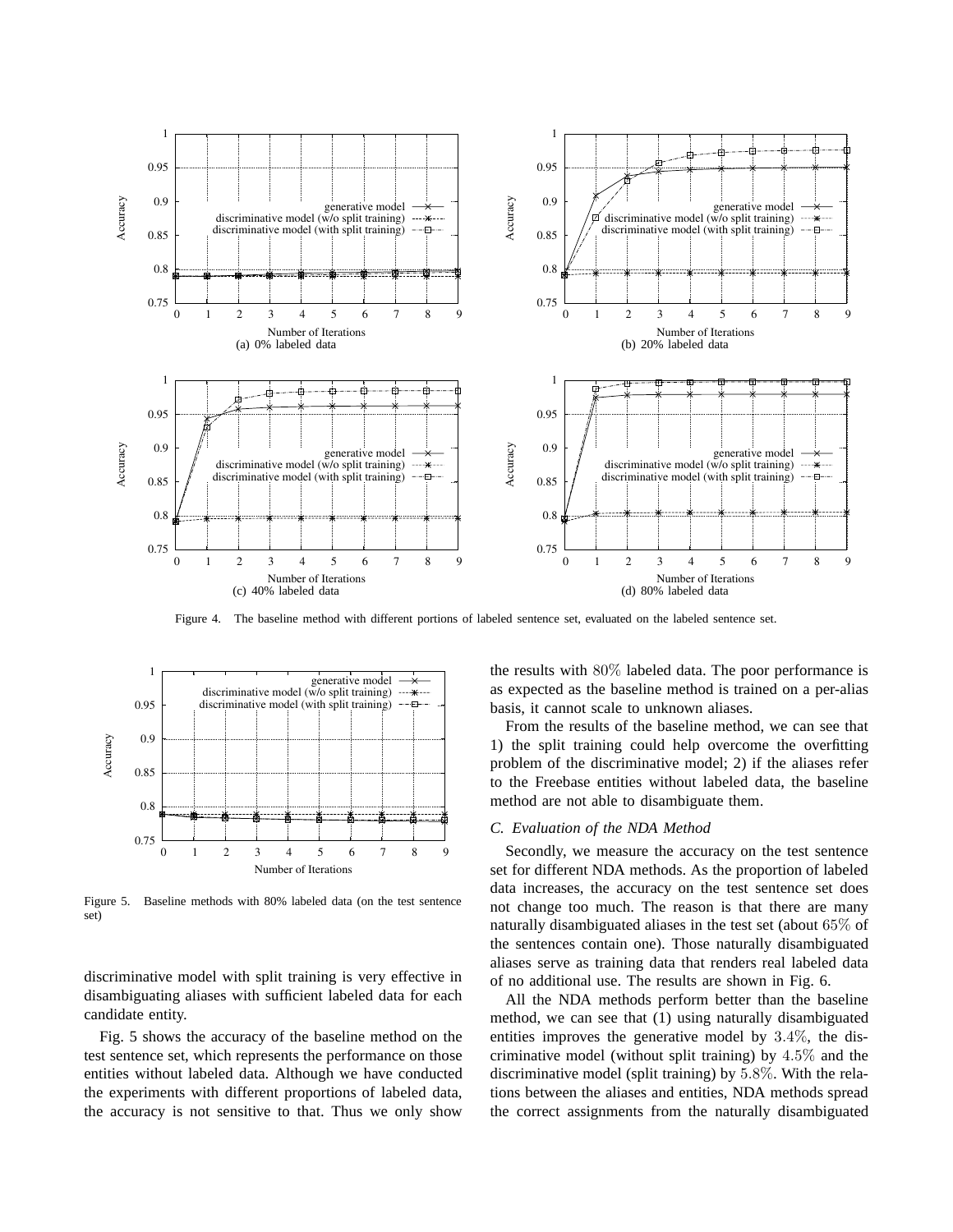

Figure 6. NDA methods with no labeled data, i.e., all labeled sentences are treated as unlabeled. The results change little when labeled sentences are used.



Figure 7. RT methods compared with NDA methods

aliases to the others. (2) The accuracy of the discriminative model (without split training) increases between iterations, suffering less overfitting. The reason is, for the NDA method, the assignments in each iteration are voted by several perentity classifiers. Thus a overfitted wrong assignment from one classifier could be corrected by the other classifiers. However, the split training still improves the discriminative model without it by 1.3%. (3) The discriminative model with split training outperforms the generative model over 2.4%. Incorporating naturally disambiguated aliases results in significant improvements on the aliases that need disambiguation.

## *D. Evaluation of the RT Method*

Finally, we examine the quality of disambiguation with the rich taxonomy (RT methods). First, we compare NDA methods and RT methods in Fig. 7 Note that for RT methods, the result is not sensitive to the proportion of labeled data either, so we just give the results without labeled data. In detail, we compare the following  $4$  configurations:  $(1)$ generative model ( $\lambda = 0$ ); (2) generative model ( $\lambda = 100$ ); (3) discriminative model with split training ( $\lambda' = 0$ ); (4) discriminative model with split training,  $\lambda' = 0.1$ ). Here

 $\lambda = 0$  and  $\lambda' = 0$  means the methods are just NDA methods. Since we have confirmed the effectiveness of split training, we omit the results without it.

We have two observations. (1) Incorporating the rich taxonomy information improves the performance of both generative model and discriminative model by 5.3% and 5.9%, to 87.5% and 90.5% respectively. The rich taxonomy information allows the methods to spread the correct assignments to the other entities of the same type. (2) The discriminative model constantly outperforms the generative model, by 2.7% with the RT method.

To show the detailed gain of employing rich taxonomy, we evaluate the performance of both models with different weight  $\lambda$ : (1) For the generative model, we use  $\lambda = 0$ , 1, 100, 1000; (2) For the discriminative model, we use  $\lambda = 0, 0.01, 0.1, 1$ . Fig. 8 shows the results. We can see that generative model is sensitive to the choice of  $\lambda$ , while discriminative model is not that sensitive to it once its larger than 0. The difference of sensitivity corresponds to the objective each model is optimized to. The generative model is optimized towards higher likelihood, while the discriminative model only focus on the accuracy of classification results.

# V. CONCLUSIONS

In this paper, we use an iterative semi-supervised framework to perform entity disambiguation with Freebase. Two features in Freebase are employed to complement insufficient textual context: naturally disambiguated mention phrases and the rich taxonomy. We conduct experiments on a large scale data set consisting 2, 430, 707 English sentences and 33, 743 Freebase entities. The results show that leveraging naturally disambiguated mention phrases and the rich taxonomy helps improve the accuracy significantly. Specifically, even on a high baseline with accuracy over 80%, incorporating the naturally disambiguated aliases improves the accuracy by 3.5%  $\sim$  6%, and incorporating the rich taxonomy improves the accuracy over 5%. Moreover, we use both generative and discriminative models in our framwork, and find that the discriminative model outperforms the generative one constantly.

We have two directions for the future works. First, we plan to design more principled discriminative model instead of using stock classification algorithms, as the effectiveness of discriminative models is clear. Second, we plan to add mention phrase identification into our framework, as not all matching phrase are true mentions to entities, e.g. "jobs" could refer to *Steve Jobs* as well as job positions.

#### **REFERENCES**

[1] R. Bunescu and M. Pasca, "Using encyclopedic knowledge for named entity disambiguation," in *Proceedings of EACL*, vol. 6, 2006, pp. 9–16.